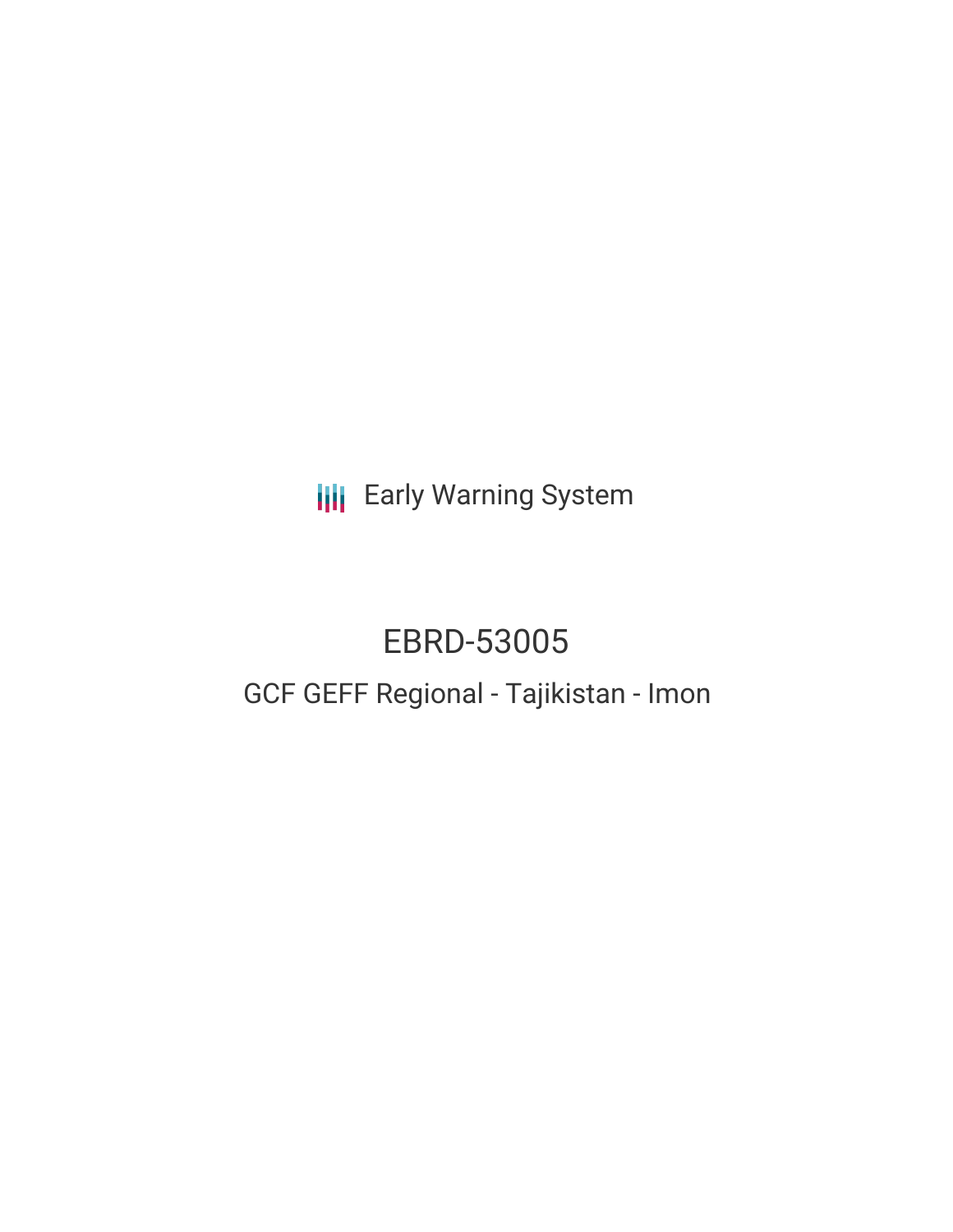

# **Quick Facts**

| <b>Countries</b>               | Tajikistan                                              |
|--------------------------------|---------------------------------------------------------|
| <b>Financial Institutions</b>  | European Bank for Reconstruction and Development (EBRD) |
| <b>Status</b>                  | Approved                                                |
| <b>Bank Risk Rating</b>        | FI                                                      |
| <b>Voting Date</b>             | 2021-07-06                                              |
| <b>Borrower</b>                | Imon International                                      |
| <b>Sectors</b>                 | Finance                                                 |
| <b>Investment Type(s)</b>      | Loan                                                    |
| <b>Investment Amount (USD)</b> | $$2.25$ million                                         |
| <b>Project Cost (USD)</b>      | $$3.00$ million                                         |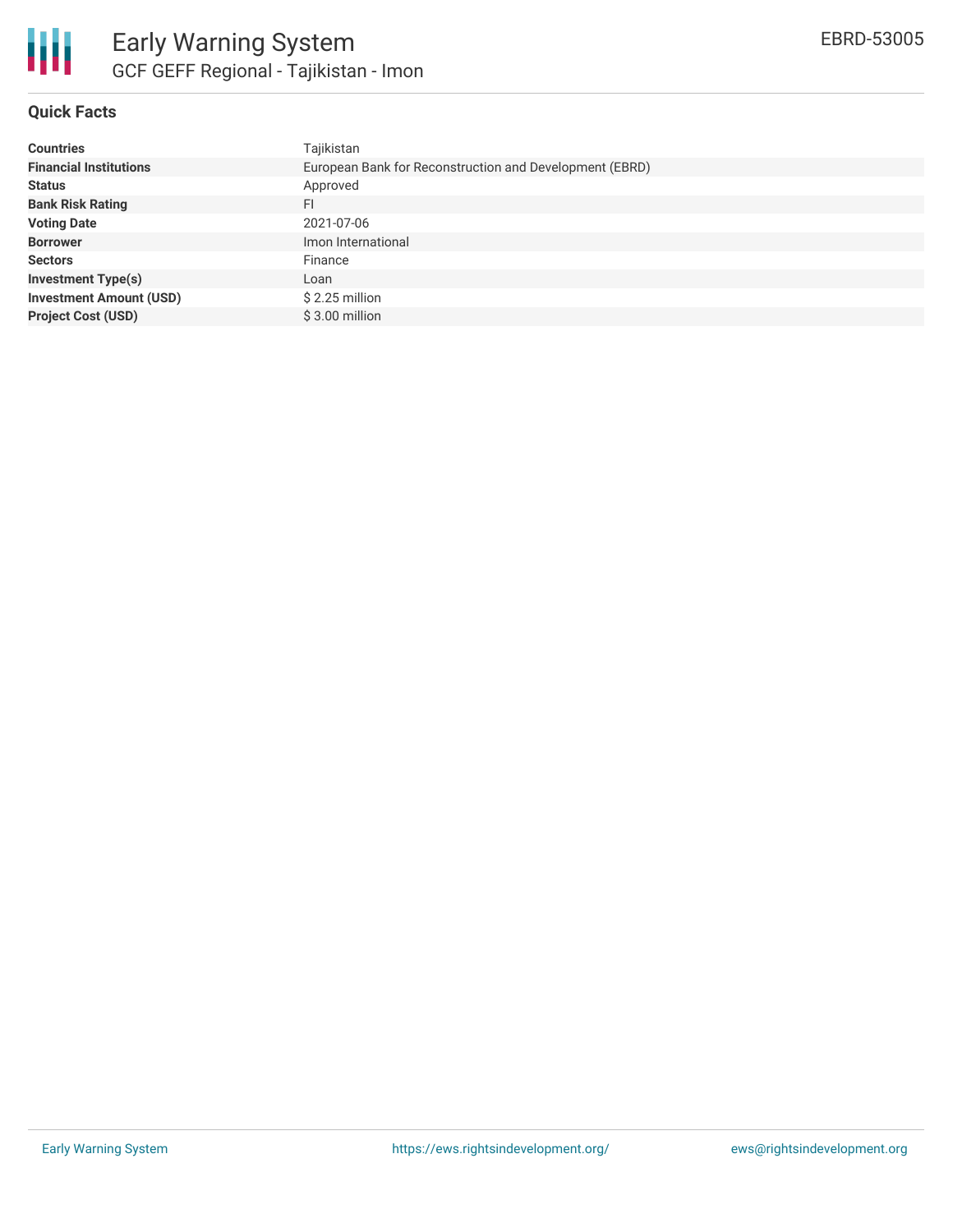

# **Project Description**

According to EBRD website, a senior loan of up to US\$ 3.0 million would be provided to Imon International under the Green Economy Financing Facility (GEFF) for Tajikistan

### **PROJECT OBJECTIVES**

The project objective is to support the expansion of Imon's product offerings with green lending products, helping to build a green economy in Tajikistan by facilitating the accelerated market penetration of climate technologies.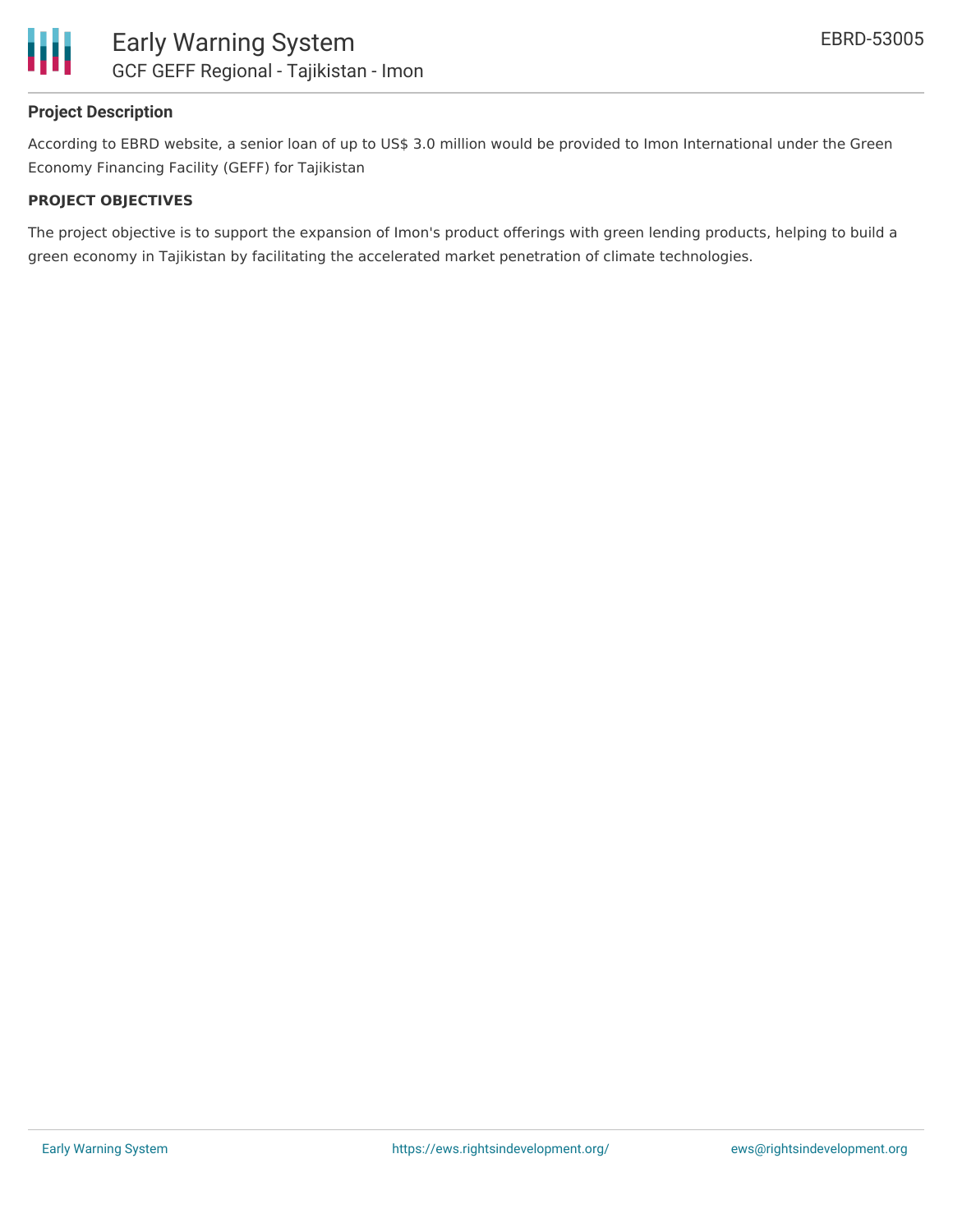## **Investment Description**

European Bank for Reconstruction and Development (EBRD)

### **Financial Intermediary**

Financial Intermediary: A commercial bank or financial institution that receives funds from a development bank. A financial intermediary then lends these funds to their clients (private actors) in the form of loans, bonds, guarantees and equity shares. Financial intermediaries include insurance, pension and equity funds. The direct financial relationship is between the development bank and the financial intermediary.

• MDO Imon [International\\_TJ](file:///actor/3610/) (Financial Intermediary)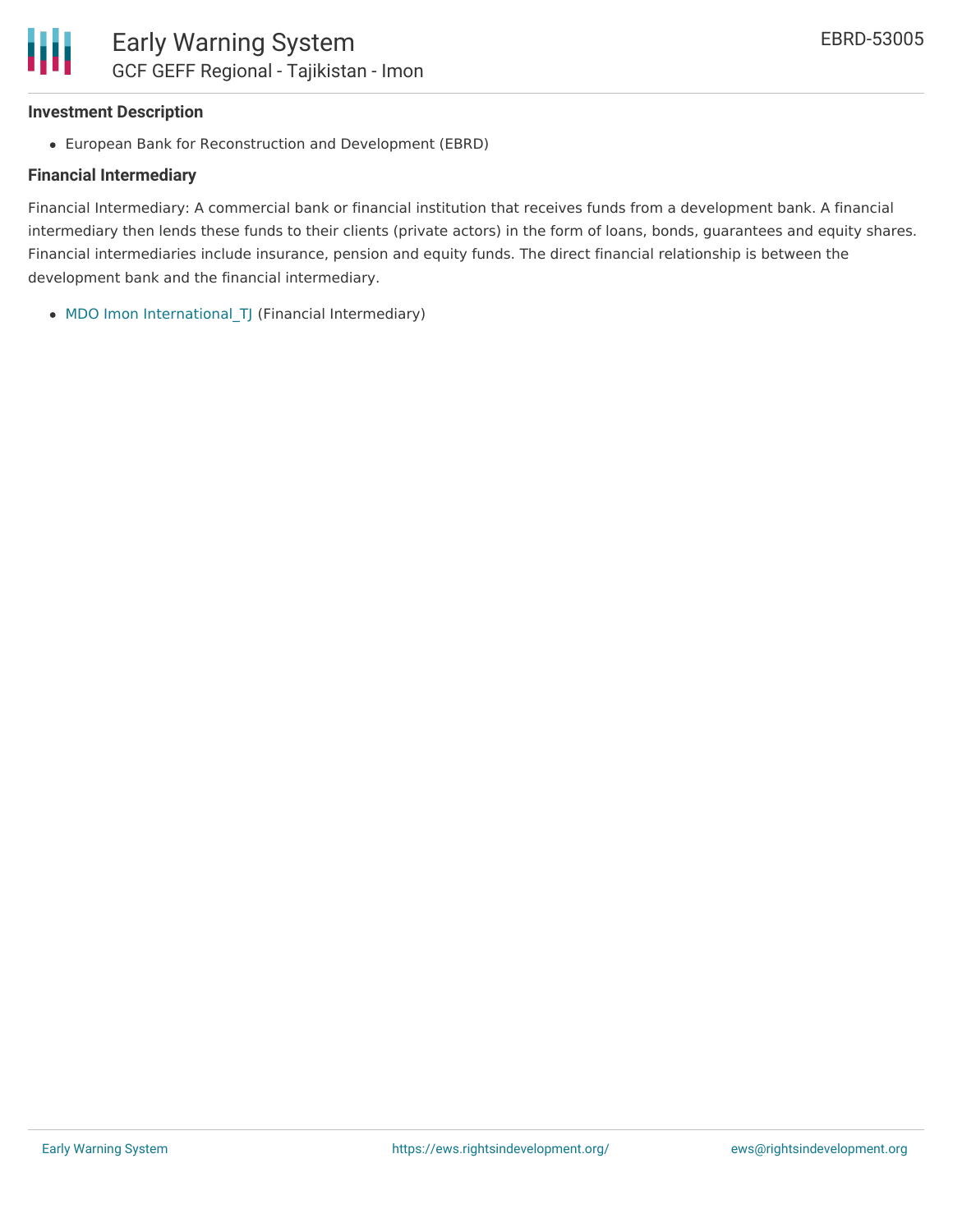

# **Private Actors Description**

IMON INTERNATIONAL has been operating in the financial market since 1999, having started its activities in 1999 as an international project under the monetization program of the National Association of Business Women of Tajikistan in partnership with the international non-governmental organization Mercy Corps, with the financial support of the US Agency for International Development (USAID).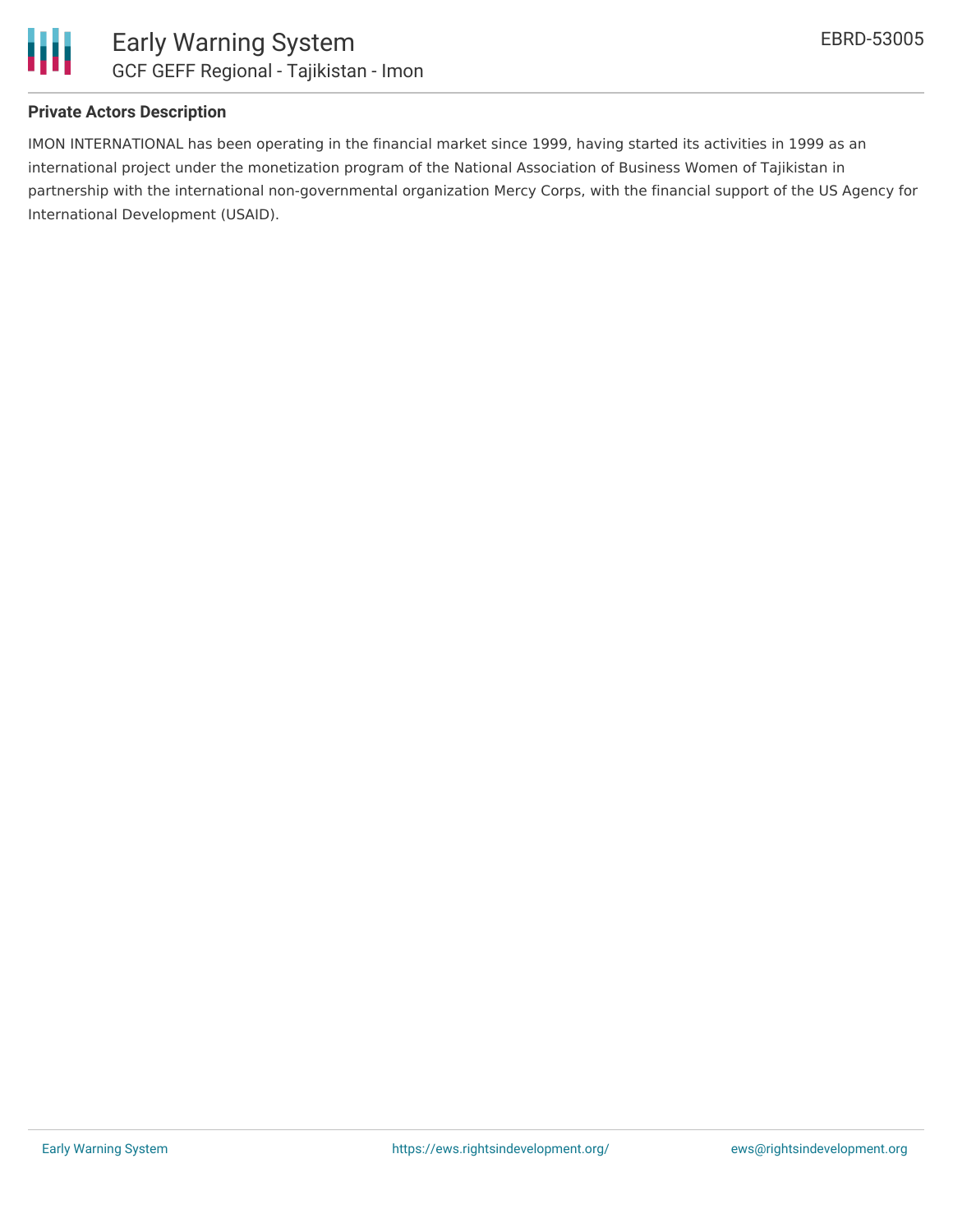### **Contact Information**

### **Company Contact Information**

Khurshed Tadzhibaev khtojiboev@imon.tj +992 3422 42353 www.imon.tj 17th Microdistrict, Building#2 Khudjand 735700 Republic of Tajikistan

#### **ACCESS TO INFORMATION**

You can request information by emailing: accessinfo@ebrd.com or by using this electronic form: https://www.ebrd.com/eform/information-request

#### **ACCOUNTABILITY MECHANISM OF EBRD**

The Project Complaint Mechanism (PCM) is the independent complaint mechanism and fact-finding body for people who have been or are likely to be adversely affected by an European Bank for Reconstruction and Development (EBRD)-financed project. If you submit a complaint to the PCM, it may assess compliance with EBRD's own policies and procedures to prevent harm to the environment or communities or it may assist you in resolving the problem that led to the complaint through a dialogue with those implementing the project. Additionally, the PCM has the authority to recommend a project be suspended in the event that harm is imminent.

You can contact the PCM at: pcm@ebrd.com or you can submit a complaint online using an online form at: http://www.ebrd.com/eform/pcm/complaint\_form?language=en

You can learn more about the PCM and how to file a complaint at: http://www.ebrd.com/work-with-us/project-finance/projectcomplaint-mechanism.html